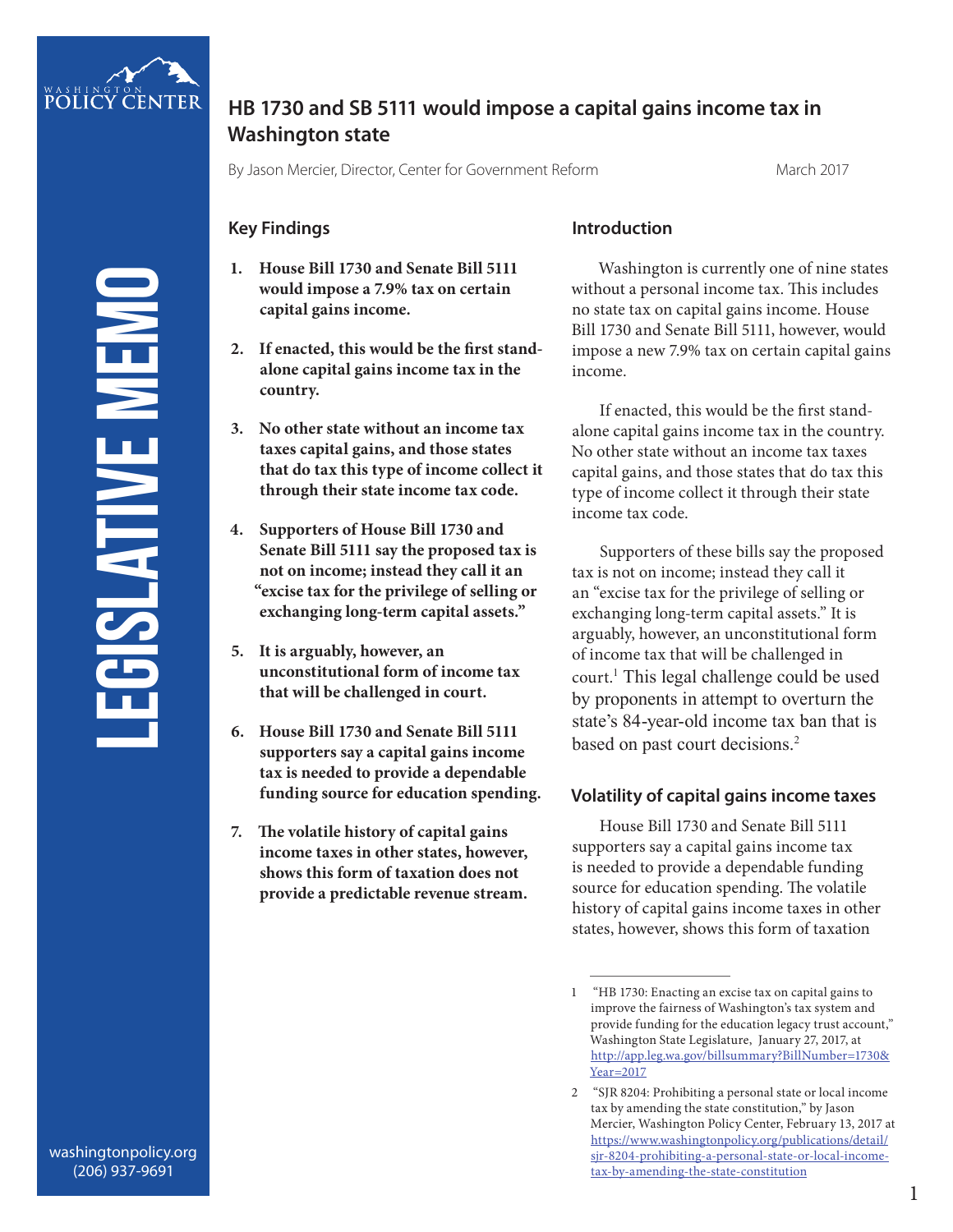does not provide a predictable revenue stream. Here are reports about the experiences of other states with capital gains income taxes:

- • California's Legislative Budget Office (LAO) says: "Probably the single most direct way to limit the state's exposure to the kind of extreme revenue volatility experienced in the past decade would be to reduce its dependence on the source of income that produced the greatest portion of this revenue volatility—namely, capital gains and perhaps stock options." 3
- More from the LAO: "California's tax revenues have numerous volatile elements, but among the more significant sources of revenue volatility are the state's tax levies on net capital gains through the personal income tax. Every budget outlook must make assumptions about Californians' capital gains realizations, either explicitly or implicitly."4
- Standard & Poor's said in a national report, "State tax revenue trends have also become more volatile as progressive tax states have come to rely more heavily on capital gains from top earners."<sup>5</sup>
- The Pew Charitable Trusts recently said, "The problem for states trying to predict revenues is that stock market fluctuations and other cyclical events have a larger impact on incomes at the top, causing revenues from income taxes and capital gains taxes to vary widely from year to year . . .

*"The report said the growth in forecasting errors is mostly attributable to tax revenue volatility, which is driven by increased reliance on capital gains income taxes, and on corporate* 

*income taxes, personal income taxes and sales taxes, besides volatility in corporate income taxes. Lesser errors are attributable to fluctuations in sales taxes . . . "*

*"Certainly when there are capital gains there is roller coaster revenue coming in when people sell (stocks) and pay the capital gains tax. If you budget that way for the next year and it doesn't happen, you have a deficit,' Connecticut Democratic state Rep. Patricia Widlitz said."6*

The Washington state Department of Revenue (DOR) analysis of an earlier capital gains tax income bill (House Bill 2563 in 2012) found that:

 *"Capital gains are extremely volatile from year to year. Revenue from this proposal will depend entirely on fluctuations in the financial markets and can be expected to vary greatly from the amounts presented here." 7*

DOR analysts do not include this warning in the fiscal note for this year's bills, explaining that lawmakers are already informed about the well-understood volatility of a capital gains tax:

*"When staff prepare the fiscal notes, they may or may not look at prior years' notes as their starting point. In this case, staff said the volatility issue is understood and discussed by folks on the hill."<sup>8</sup>*

California's budget has been particularly hard hit by the volatility of the state's capital gains income taxes. So much so that in November 2014 voters there approved a constitutional amendment to require the state to put a specific percentage of its capital gains income tax revenue into a protected savings account so it could not be spent and exacerbate<br>  $\frac{1}{6}$   $\frac{1}{6}$   $\frac{1}{6}$   $\frac{1}{6}$   $\frac{1}{6}$   $\frac{1}{6}$   $\frac{1}{6}$   $\frac{1}{6}$   $\frac{1}{6}$   $\frac{1}{6}$   $\frac{1}{6}$   $\frac{1}{6}$   $\frac{1}{6}$   $\frac{1}{6}$   $\frac{1}{6}$   $\frac{1}{6}$   $\frac{1}{6}$   $\frac$ 

<sup>3</sup> " Revenue Volatility In California," Legislative Analyst's Office, State of California, January 2005 at http://www. lao.ca.gov/2005/rev\_vol/rev\_volatility\_012005.htm.

<sup>4</sup> " The 2015-16 Budget: California's Fiscal Outlook," Legislative Analyst's Office, State of California, November 2014 at www.lao.ca.gov/reports/2014/ budget/fiscal-outlook/fiscal-outlook-111914.pdf.

<sup>5 &</sup>quot;Income Inequality Weighs On State Tax Revenues," Standard & Poor's, September 15, 2014 at https://www. globalcreditportal.com/ratingsdirect/renderArticle.do?a rticleId=1359059&SctArtId=263028&from=CM&nsl\_co de=LIME&sourceObjectId=8819204&sourceRevId=2&f ee\_ind=N&exp\_date=20240914-19:27:33

S. Povich, The Pew Charitable Trusts, October 13, 2014 at http://www.pewtrusts.org/en/research-and-analysis/ blogs/stateline/2014/10/13/volatile-income-tax-revenuestumps-states.

<sup>7</sup> "HB 2563: Establishing a state tax on capital gains," Washington State Legislature, 2011-12 at http://apps.leg. wa.gov/billinfo/summary.aspx?year=2011&bill=2563.

<sup>8</sup> E-mail from Kim Schmanke, Communications Director, Department of Revenue, February 10, 2015, copy available on request.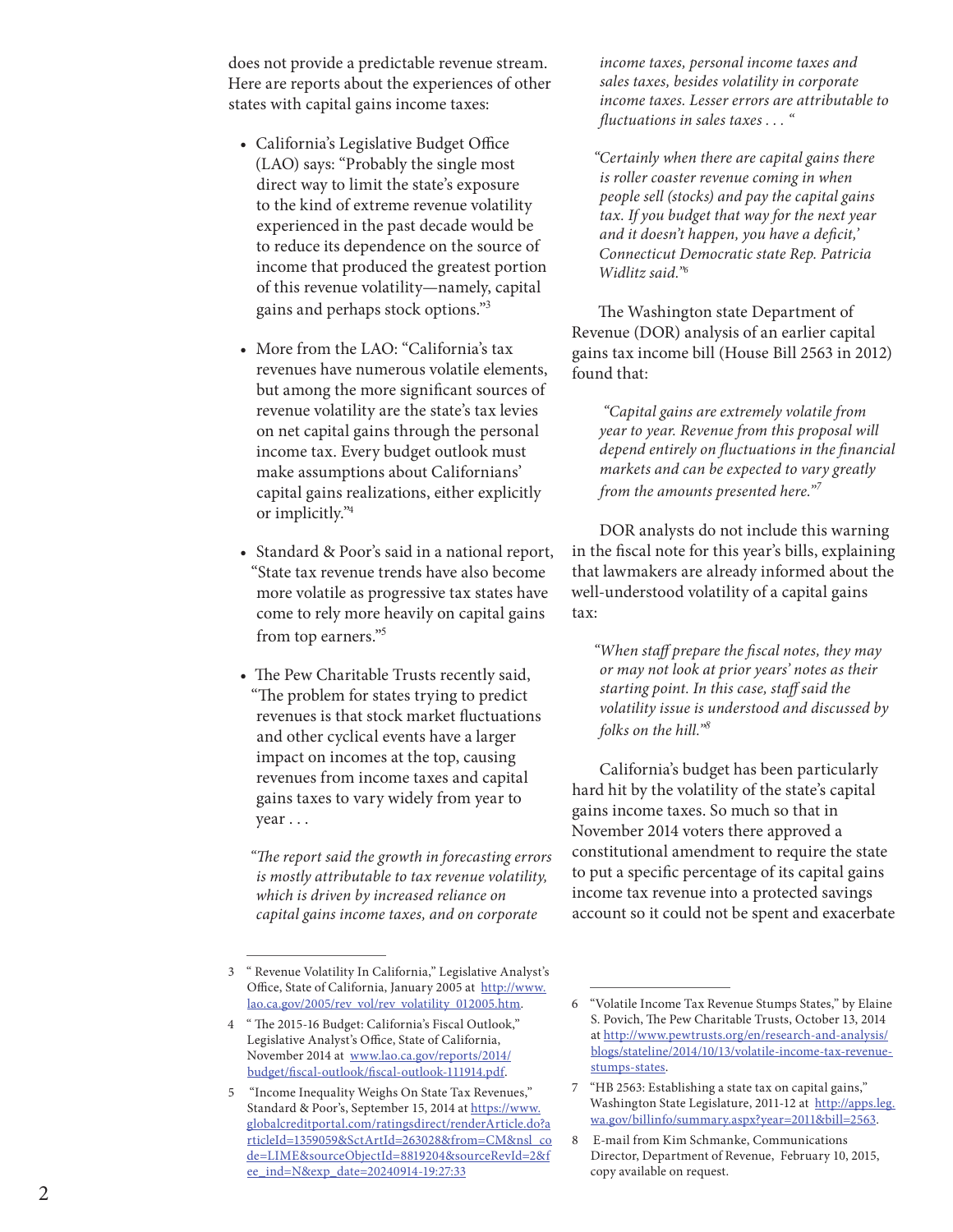future budget shortfalls.<sup>9</sup> Explaining the purpose of the voter-approved constitutional amendment the LAO said:

*"This constitutional amendment separates state spending from the rollercoaster of revenue volatility. This measure takes capital gains revenues that make up more than 8% of the General Fund - the average for the last 10 years - off the table rather than being used for unsustainable permanent tax cuts or ongoing programs.* 

*The spiking revenues (along with 1.5% of overall General Fund revenues) will be used for debt payments and deposited into the BSA [protected savings account], to be withdrawn during economic downturns to avoid program cuts and middle class tax increases."<sup>10</sup>*

California's volatile experience with its capital gains income tax revenue, and the voters' effort there to prevent the legislature from spending it too fast, shows that a state capital gains income tax is an unreliable source of revenue for funding ongoing government services.

#### **Constitutional considerations**

Supporters of House Bill 1730 and Senate Bill 5111 call their 7.9% capital gains income tax proposal an "excise tax for the privilege of selling or exchanging long-term capital assets," but it may not be constitutional in Washington as an income tax. None of the states that do not have an income tax have a capital gains income tax. This is likely due to the fact capital gains are considered income.

Under the Washington state constitution, property cannot be taxed at a rate greater than 1% and the taxes must be uniform. The state supreme court has repeatedly ruled that "income" is property and that taxes on income must conform to the uniform 1% limit.

The Department of Revenue has confirmed that although the current fiscal notes for the most recent capital gains income tax proposal do not mention litigation, the concerns expressed in 2015 in the fiscal note for House Bill 1484 remain.<sup>11</sup> According to that fiscal note:

*"We assume that because the capital gains tax is a new tax actions challenging its constitutionality will be filed in Superior Court . . . We assume up to five Superior Court actions will be filed challenging the constitutionality of the capital gains tax and that such court challenges will be filed after the effective date of the capital gains tax . . ." <sup>12</sup>*

Although the bill supporters hope to prevail against these legal challenges by describing their capital gains income tax as an "excise tax," it is arguably an income tax. As described by former supreme court justice Phil Talmadge in his legal analysis of 2010's Income Tax Initiative 1098 (legal citations omitted):

*"Washington law is unambiguous. Income is property. Beginning in Aberdeen Savings and Loan Association v. Chase, and continuing through a series of cases, the Washington Supreme Court has held that income is property."*

*"As such, this tax is subject to the provisions of the so-called uniformity clause, article 7, section 1 of the Washington Constitution, which provides that all taxes 'shall be uniform upon the same class of property within the territorial limits of the authority levying the tax . . .'*

*"Moreover, article 7, section 2 of the Washington Constitution establishes the upper limit upon ad valorem property taxes. That constitutional restriction essentially limits any* 

<sup>9</sup> "California Proposition 2, Rainy Day Budget Stabilization Fund Act (2014)," Ballotpedia at http:// ballotpedia.org/California\_Proposition\_2,\_Rainy\_Day\_ Budget\_Stabilization\_Fund\_Act\_%282014%29.

<sup>10</sup> "Bill Analysis," Legislative Analyst's Office, State of California, May 12, 2014 at http://www.leginfo. ca.gov/pub/13-14/bill/asm/ab\_0001-0050/acax2\_1\_ cfa\_20140515\_091436\_asm\_floor.html.

<sup>11</sup> E-mail from Kim Schmanke, Communications Director, Department of Revenue, January 21, 2017, copy available on request.

<sup>12</sup> HB 1484: Enacting an excise tax on capital gains to improve the fairness of Washington's tax system and provide funding for the education legacy trust account," Washington State Legislature, 2015-16 at http://apps.leg. wa.gov/billinfo/summary.aspx?bill=1484&year=2015.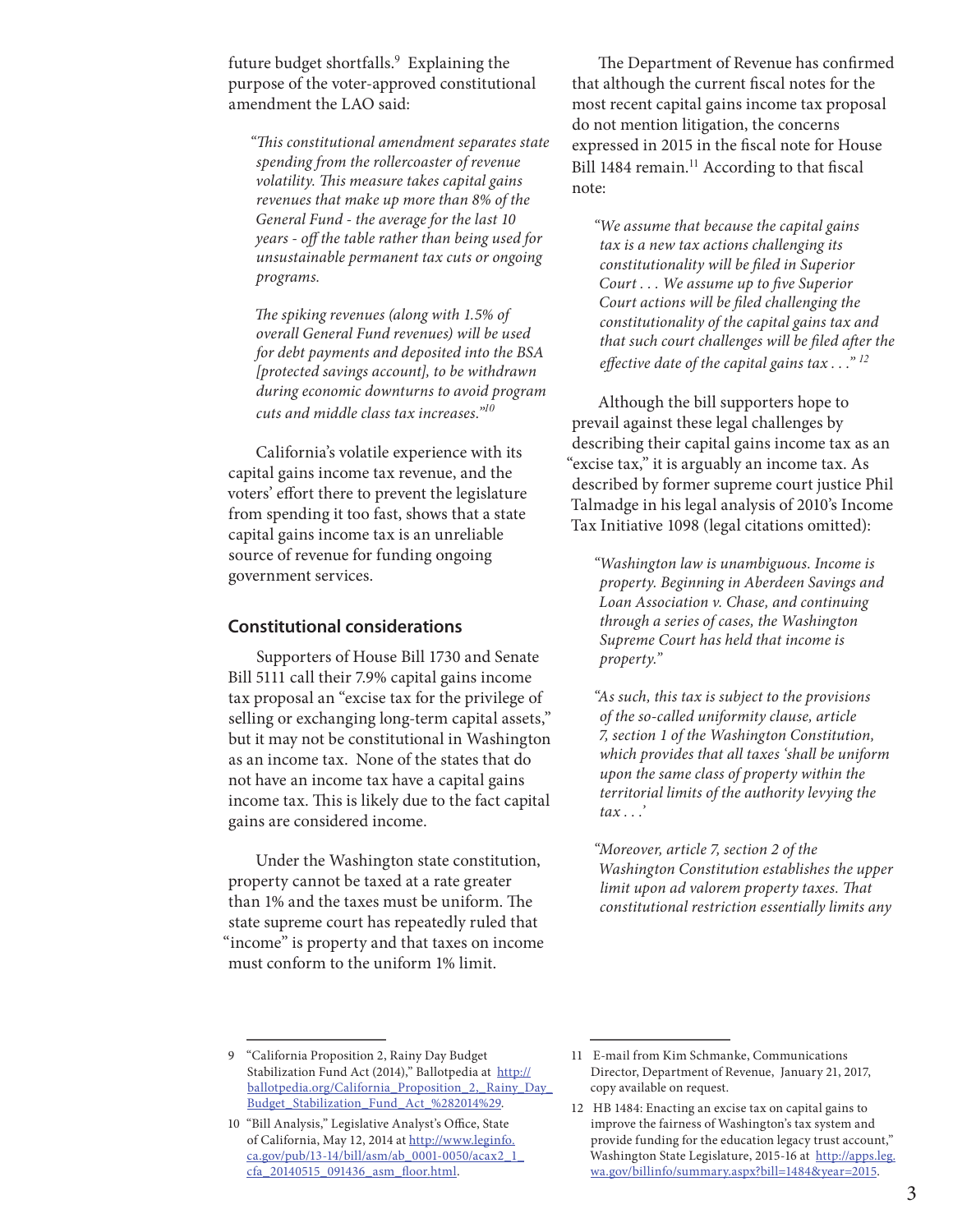*property tax to no more than one percent of the value of the property."<sup>13</sup>*

On the issue of the Legislature trying to call an income tax an "excise tax" to pass constitutional muster, Justice Talmadge highlighted the decision in the case *Jensen v. Henneford*:

*"The Legislature attempted to describe the income tax as an excise tax on the 'privilege of receiving income' in the State of Washington. The Supreme Court was unmoved.*

*"The Jensen court stated that the 1935 Legislature's effort to rename the tax did not make it an excise tax . . . Subsequently, in Power, Inc v. Huntley, the Legislature enacted what it described as a corporate excise tax, which was actually a graduated new income tax on corporations. Again, the Supreme Court indicated that legislative labels for a tax are not controlling."<sup>14</sup>*

The national, nonpartisan Tax Foundation has also taken issue with calling the proposed capital gains income tax an "excise tax." According to the Tax Foundation (emphasis added):

*"Forty-one states tax capital gains income. In all cases, it is captured by the state's individual income tax and not by a discrete tax on capital gains. Indeed, all states currently treat capital gains as income. Proposals to label a Washington tax as an excise on buying and selling stock, designed to elide constitutional restrictions, fall apart when one considers that the 'excise' is imposed on realized gains less losses (that is, income), and not on total share value or financial transactions . . ."*

*"Foregoing an income tax is the Washington tax system's competitive advantage, an inducement to individuals and entrepreneurs alike. And make no mistake, a capital gains tax is a form of income tax. Every tax system has its selling point, and this is Washington's one that could be seriously undermined by capital gains taxation. More importantly, such* 

It is clear that litigation is certain if a capital gains income tax is adopted. It is likely the fact that no other state without an income tax has a capital gains income tax will be used to justify the position of those who believe a capital gains tax is a tax on income.

#### **State Department of Commerce reported lack of capital gains income tax as a "competitive advantage"**

To help market the state of Washington to potential businesses the state's Department of Commerce runs a website called "Choose Washington." Under the tab "Why Washington" you can select "Our Strengths." Under that tab you will find a page called "Pro-Business."

Up until at least February 8, 2015, that "Pro-Business" page read (emphasis added)

*"We offer businesses some competitive advantages found in few other states. These include no taxes on capital gains or personal or corporate income. We also offer industryspecific tax breaks to spur innovation and growth whenever possible."16*

That highlighted text advertising no state capital gains income tax has since been removed from the "Choose Washington" page. When asked why this decision was made the Department of Commerce said:

 *"Currently there are multiple revenue proposals and tax preferences in play in the Legislature, including capital gains and R&D incentives, for example. You see a normal refresh of online marketing content to reflect that. We think it would be disingenuous not* 

<sup>13</sup> "Constitutionality of Initiative 1098," by Phil Talmadge, August 19, 2010 at http://www.washingtonpolicy.org/ sites/default/files/Talmadge-Letter-Initiative-1098.pdf.

<sup>15 &</sup>quot;Capital gains taxes are too unreliable to fund education," by Jared Walczak, *Tri-City Herald*, May 12, 2016 at http://www.tri-cityherald.com/opinion/ editorials/article77338462.html

<sup>16</sup> "Choose Washington – Pro-Business," Washington State Department of Commerce, February 8,2015 archive via *Internet Archive Way Back Machine* at https://web.archive.org/web/20150208055407/http:/ choosewashingtonstate.com/why-washington/ourstrengths/pro-business/